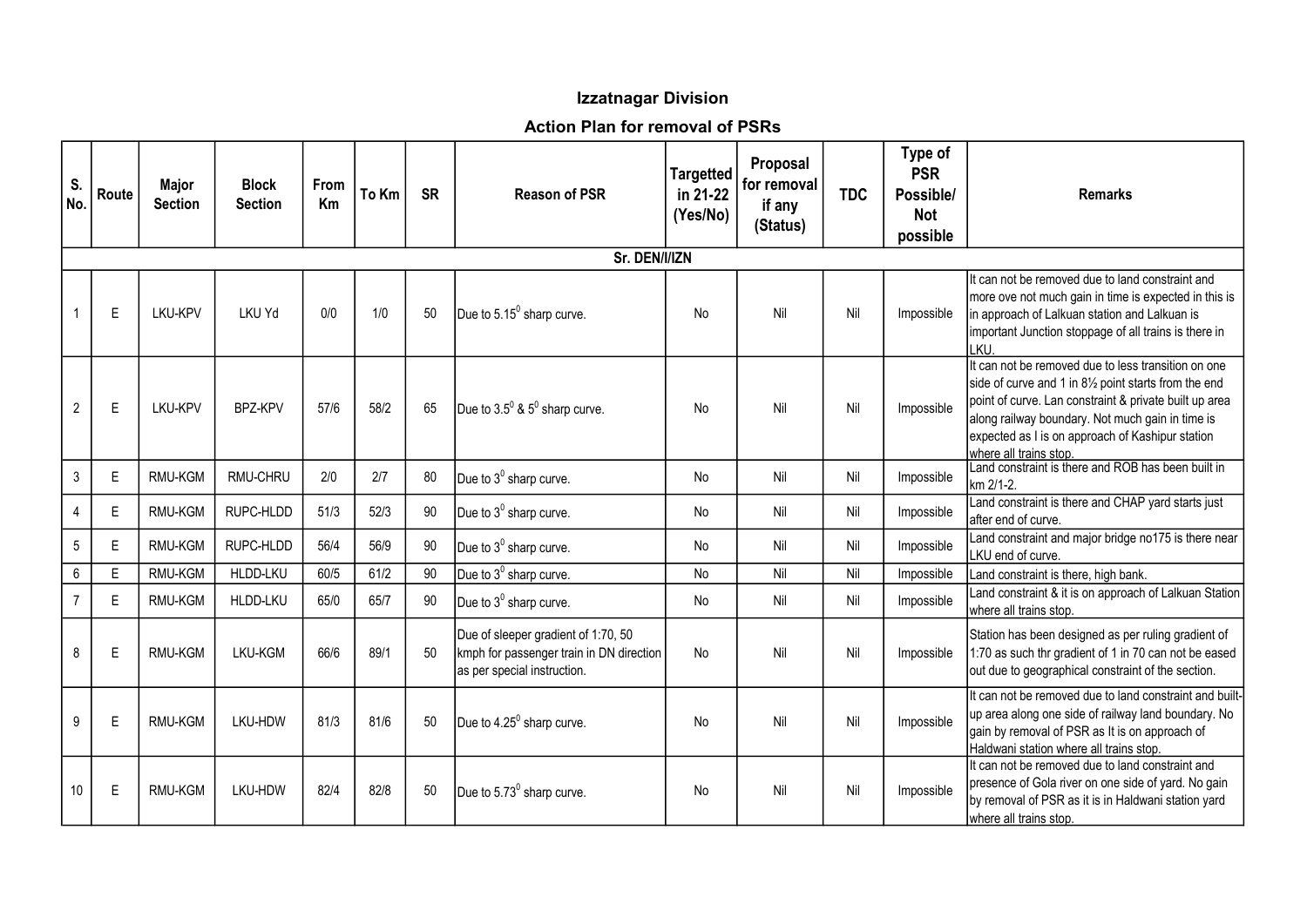| S.<br>No. | Route | Major<br><b>Section</b> | <b>Block</b><br><b>Section</b> | From<br>Km | To Km | <b>SR</b> | <b>Reason of PSR</b>                                     | <b>Targetted</b><br>in 21-22<br>(Yes/No) | Proposal<br>for removal<br>if any<br>(Status) | <b>TDC</b> | Type of<br><b>PSR</b><br>Possible/<br><b>Not</b><br>possible | <b>Remarks</b>                                                                                                                                                                                                                                                                          |
|-----------|-------|-------------------------|--------------------------------|------------|-------|-----------|----------------------------------------------------------|------------------------------------------|-----------------------------------------------|------------|--------------------------------------------------------------|-----------------------------------------------------------------------------------------------------------------------------------------------------------------------------------------------------------------------------------------------------------------------------------------|
| 11        | E     | <b>RMU-KGM</b>          | HDW-KGM                        | 83/0       | 83/5  | 50        | Due to 5.73 <sup>0</sup> sharp curve.                    | No                                       | Nil                                           | Nil        | Impossible                                                   | It can not be removed due to land constraint and built-<br>up area along the railway boundary. No gain by<br>removal of PSR as it is on approach of Haldwani<br>station where all trains stop.                                                                                          |
| 12        | E     | <b>RMU-KGM</b>          | <b>HDW-KGM</b>                 | 88/3       | 88/6  | 50        | Due to 6 <sup>0</sup> sharp curve.                       | No                                       | Nil                                           | Nil        | Impossible                                                   | It can not be removed as there is space constraint at<br>approach of KGM and Gola river is flowing parallel to<br>track. On other side of track, Highway runs parallel to<br>track. No gain by removal of PSR as it is in approach<br>of Kathgodam station which is a terminal station. |
| 13        | E     | MB-RMR                  | <b>RMR Yard</b>                | 75/6       | 76/3  | 90        | Due to turnout of 1:81/2 taking off from<br>curve no. 14 | <b>No</b>                                | Nil                                           | Nil        | Impossible                                                   | It can not be removed due to less transition on one<br>side of cure no. 14 and 1:8.5 turnout starting from one<br>end of curve. Land constraint private build up area.<br>No gain in time as Ramnagar is termination statin and<br>Iall trains stop at this station.                    |
| 14        | E     | <b>BPR-PBE</b>          | <b>BPR-STH</b>                 | 299/6      | 300/1 | 30        | Due to 5 <sup>0</sup> sharp curve at BPR yard.           | <b>No</b>                                | Nil                                           | Nil        | Impossible                                                   | On one end of curve no transition length provided. It<br>can not be ease out due to land constraint and built<br>lup area on one side of railway track.                                                                                                                                 |
| 15        | E     | PBE-TPU                 | PBF Yard                       | 0/4        | 0/6   | 30        | Due to 6.92 <sup>0</sup> sharp curve at Pilibhit Yard.   | <b>No</b>                                | Nil                                           | Nil        | Impossible                                                   | It can not be ease out due to land constraint and built<br>up area on one side of railway track. Not much gain<br>of time as it is in approach of Pilibhit station where all<br>trains stops.                                                                                           |
| 16        | E     | PBE-TPU                 | PBE Yard                       | 0/7        | 1/0   | 60        | Due to 4.73 <sup>0</sup> sharp curve at Pilibhit Yard.   | No                                       | Nil                                           | Nil        | Impossible                                                   | It can not be ease out due to land constraint and built<br>up area on one side of railway track. Not much gain<br>of time as it is in approach of Pilibhit station where all<br>trains stops.                                                                                           |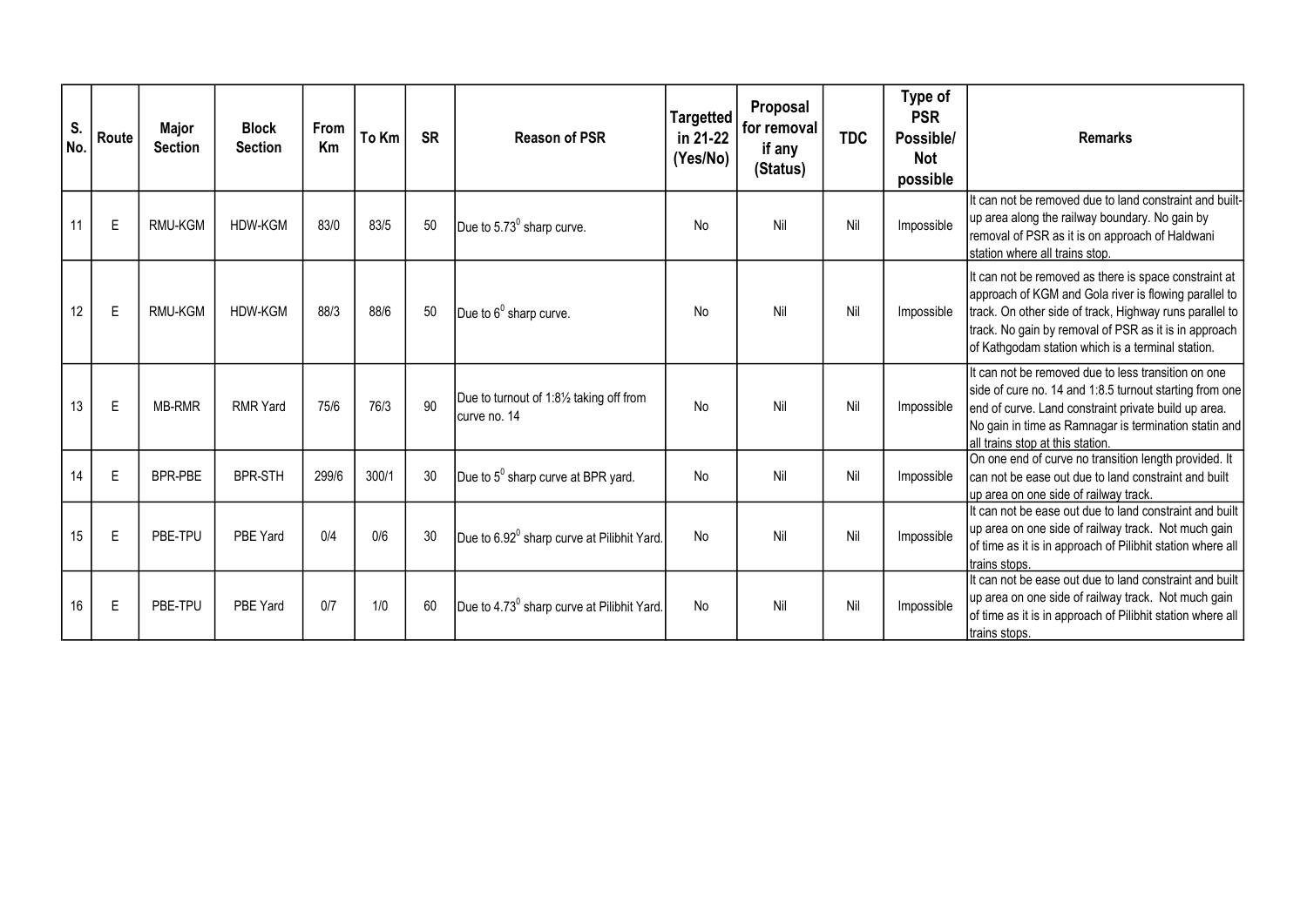| S.<br>No.       | Route       | Major<br><b>Section</b> | <b>Block</b><br><b>Section</b> | From<br>Km | To Km  | <b>SR</b> | <b>Reason of PSR</b>                                      | <b>Targetted</b><br>in 21-22<br>(Yes/No) | Proposal<br>for removal<br>if any<br>(Status) | <b>TDC</b> | Type of<br><b>PSR</b><br>Possible/<br><b>Not</b><br>possible | <b>Remarks</b>                                                                                                                                                                                                         |
|-----------------|-------------|-------------------------|--------------------------------|------------|--------|-----------|-----------------------------------------------------------|------------------------------------------|-----------------------------------------------|------------|--------------------------------------------------------------|------------------------------------------------------------------------------------------------------------------------------------------------------------------------------------------------------------------------|
|                 |             |                         |                                |            |        |           |                                                           |                                          |                                               |            |                                                              |                                                                                                                                                                                                                        |
| $\overline{1}$  | E           | CPA-FBD                 | KAP - MDA                      | 16/8       | 16/15  | 90        | Due to $3.3^0$ sharp curve.                               | No                                       | Nil                                           | Nil        | Impossible                                                   | Land constraint due to GT road on right hand<br>side & on left hand side due to non availability<br>of railway land.                                                                                                   |
| $\overline{2}$  | E           | CPA-FBD                 | JDA - GHJ                      | 100/11     | 101/4  | 70        | Due to $3.75^0$ sharp curve.                              | No                                       | Nil                                           | Nil        | Impossible                                                   | Due to non availability of railway land & National<br>highway running parallel to railway track                                                                                                                        |
| $\mathfrak{Z}$  | $\mathsf E$ | CPA-FBD                 | KLJ - FGR                      | 132/11     | 133/3  | 90        | Due to $3^0$ sharp curve.                                 | No                                       | Nil                                           | Nil        | Impossible                                                   | This can not be removed due to non availability<br>of railway land. Main line where PSR exists is<br>platform line and it is not possible to ease out<br>the curve being situated in FGR yard between<br>two platform. |
| $\overline{4}$  | E           | CPA-FBD                 | FGR-FBD                        | 133/9      | 133/14 | 40        | Due to 7.5 <sup>0</sup> sharp curve.                      | No                                       | Nil                                           | Nil        | Impossible                                                   | Due to non availability of railway land and<br>municipal road running parallel to the track &<br>due to built-up area land acquisition is not<br>possible.                                                             |
| $5\phantom{.0}$ | E           | CPA-FBD                 | FGR-FBD                        | 134/12     | 135/2  | 60        | Due to $4^0$ sharp curve.                                 | No                                       | Nil                                           | Nil        | Impossible                                                   | Due to built-up area land acquisition is very<br>difficult                                                                                                                                                             |
| 6               | E           | CPA-FBD                 | FGR-FBD                        | 135/5      | 135/9  | 60        | Due to $4^0$ sharp curve.                                 | No                                       | Nil                                           | Nil        | Impossible                                                   | No railway land is available on either side of<br>track. Due to built-up area in some part of curve<br>land acquisition is not possible.                                                                               |
| $\overline{7}$  | E           | CPA-FBD                 | FBD Yard                       | 137/10     | 138/1  | 10        | Due to 4.7 <sup>0</sup> sharp curve on Line No.<br>2 & 3. | <b>No</b>                                | Nil                                           | Nil        | Impossible                                                   | The curve falls in FBD yard. Location of points<br>and crossing can not be changed due to near<br>by private buildings.                                                                                                |
| 8               | E           | FBD-KSJ                 | FBD-SSD                        | 138/13     | 139/1  | 50        | Due to $6.5^0$ sharp curve.                               | No                                       | Nil                                           | Nil        | Impossible                                                   | Due to non availability of railway land, due to<br>built-up area adjacent to railway land.                                                                                                                             |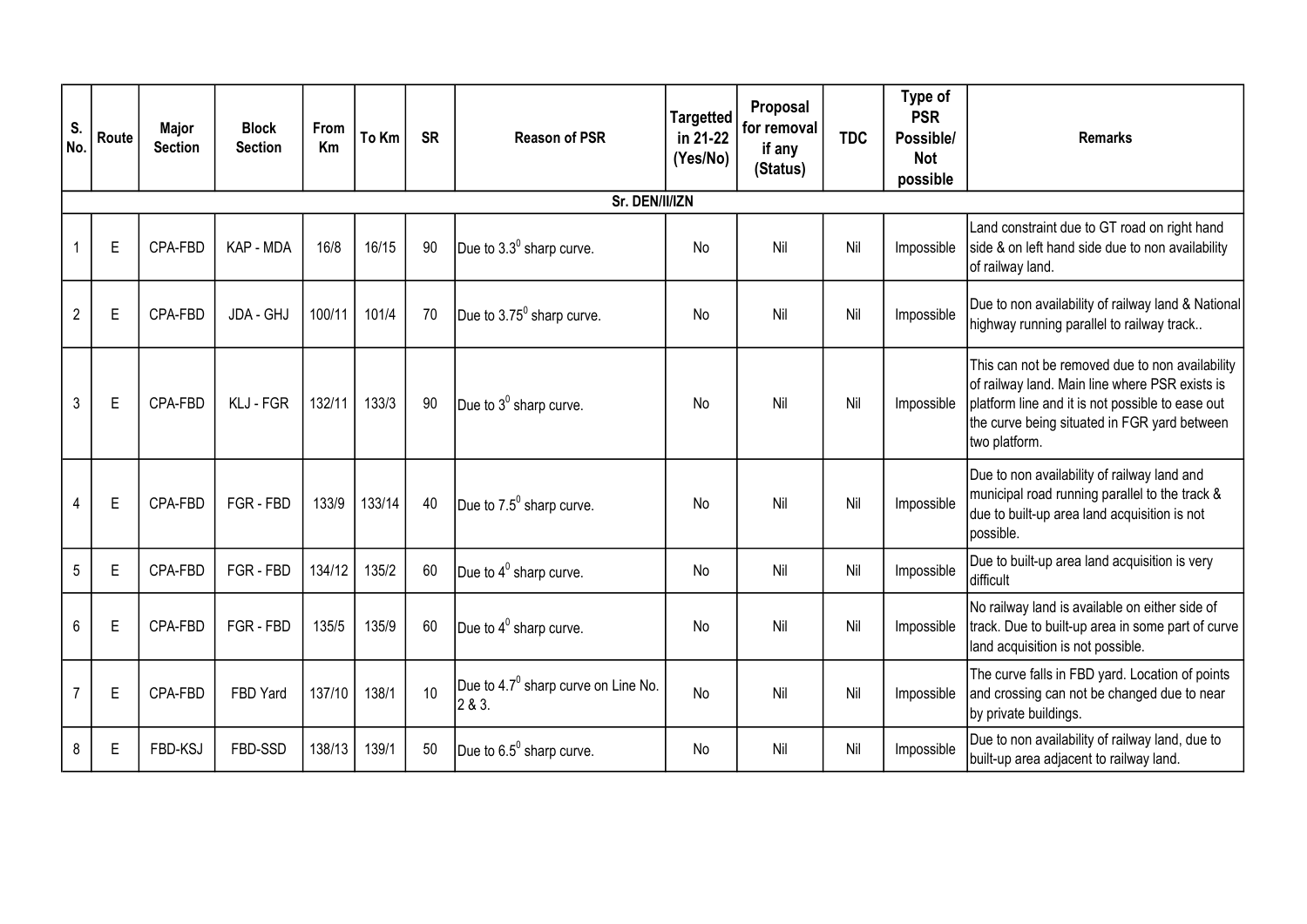| S.<br>No. | Route       | Major<br><b>Section</b> | <b>Block</b><br><b>Section</b> | From<br>Km | To Km  | <b>SR</b> | <b>Reason of PSR</b>                                                             | <b>Targetted</b><br>in 21-22<br>(Yes/No) | Proposal<br>for removal<br>if any<br>(Status) | <b>TDC</b> | Type of<br><b>PSR</b><br>Possible/<br><b>Not</b><br>possible | <b>Remarks</b>                                                                                                                                                                                                         |
|-----------|-------------|-------------------------|--------------------------------|------------|--------|-----------|----------------------------------------------------------------------------------|------------------------------------------|-----------------------------------------------|------------|--------------------------------------------------------------|------------------------------------------------------------------------------------------------------------------------------------------------------------------------------------------------------------------------|
| 9         | E           | FBD-KSJ                 | <b>BHK-KSJ</b>                 | 244/4      | 245/1  | 50        | Due to $6^0$ sharp curve.                                                        | <b>No</b>                                | Nil                                           | Nil        | Impossible                                                   | Not possible due to existing layout of yard. The<br>curve exist in KSJ yard. Due to large number of<br>lines, it is not possible to change the layout. Not<br>much gain in time is expected. All trains stop<br>lhere. |
| 10        | $\mathsf E$ | FBD-KSJ                 | <b>KSJ Yard</b>                | 245/1      | 245/7  | 10        | Due to sharp curve in Line no. 3, 4,<br>17 & 18 on 1:8½ T/Out                    | No                                       | Nil                                           | Nil        | Impossible                                                   | Not possible to change yard layout, due to its<br>typical arrangement.                                                                                                                                                 |
| 11        | $\mathsf E$ | <b>KSJ-MTJ</b>          | MSN-SYZ                        | 323/8      | 323/10 | 80        | IDue to reverse curve no. 251 & 252.                                             | No                                       | Nil                                           | Nil        | Impossible                                                   | Due to residential area of village & Adjacent link<br>road and highway.                                                                                                                                                |
| 12        | $\mathsf E$ | <b>KSJ-MTJ</b>          | SYZ-RAYA                       | 336/0      | 336/4  | 50        | Due to $4.5^{\circ}$ sharp curve.                                                | No                                       | Nil                                           | Nil        | Impossible                                                   | Non availability of land due to built up area.                                                                                                                                                                         |
| 13        | E           | <b>KSJ-MTJ</b>          | <b>MRT-MTJ</b>                 | 349/6      | 350/6  | 30        | Due to point & crossing on transition<br>portion of sharp curve of $7.5^{\circ}$ | No                                       | Nil                                           | Nil        | Impossible                                                   | Not possible due to built-up area on either side.<br>No significant gain in time as it is approach of<br>Mathura Station and all train stops here.                                                                     |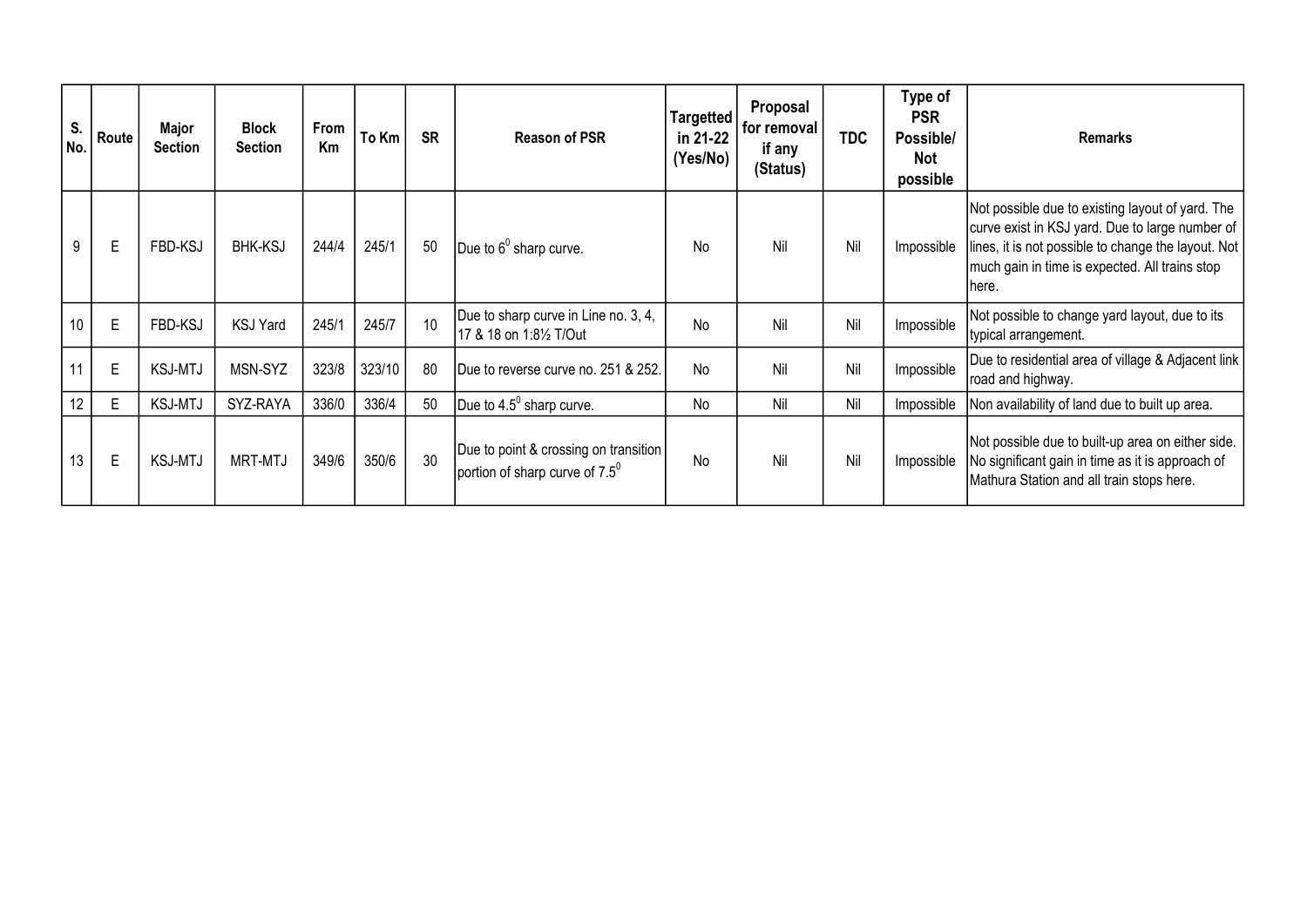| S.<br>No.      | Route             | <b>Major</b><br><b>Section</b> | <b>Block</b><br><b>Section</b> | From<br>Km | To Km | <b>SR</b> | <b>Reason of PSR</b>                                                                             | <b>Targetted</b><br>in 21-22<br>(Yes/No) | Proposal<br>for removal<br>if any<br>(Status) | <b>TDC</b> | Type of<br><b>PSR</b><br>Possible/<br><b>Not</b><br>possible | <b>Remarks</b>                                                                                                                                                                                                                        |
|----------------|-------------------|--------------------------------|--------------------------------|------------|-------|-----------|--------------------------------------------------------------------------------------------------|------------------------------------------|-----------------------------------------------|------------|--------------------------------------------------------------|---------------------------------------------------------------------------------------------------------------------------------------------------------------------------------------------------------------------------------------|
|                | <b>DEN/HQ/IZN</b> |                                |                                |            |       |           |                                                                                                  |                                          |                                               |            |                                                              |                                                                                                                                                                                                                                       |
| $\overline{1}$ | $\mathsf E$       | <b>BC-LKU</b>                  | <b>BC Yard</b>                 | 317/2      | 317/4 | 75        | Taking of 1:12 Point and crossing<br>from 2 degree curve.                                        | <b>No</b>                                | Nil                                           | Nil        | Impossible                                                   | Curve is situated in BC yard in highly populated<br>larea.                                                                                                                                                                            |
| $\overline{2}$ | $\mathsf E$       | <b>BC-LKU</b>                  | IZN - BC                       | 316/2      | 316/8 | 50        | Inadequate transition in sharp curve<br>of 4.3 Degree.                                           | No                                       | Nil                                           | Nil        | Impossible                                                   | Acquisition of land and remodelling of BC yard.<br>Not much gain of time as it is in approach of<br>Bareilly City station where all trains stops.                                                                                     |
| 3              | E                 | <b>BC-LKU</b>                  | IZN - BC                       | 315/4      | 315/8 | 40        | Sharp curve & virtual transition in<br>4.5 Degree.                                               | No                                       | Nil                                           | Nil        | Impossible                                                   | Situated in highly dense populated area of<br>Bareilly District HQ.                                                                                                                                                                   |
| 4              | $\mathsf E$       | <b>BC-LKU</b>                  | IZN - BC                       | 315/2      | 315/4 | 75        | Inadequate transition in 2 degree<br>curve.                                                      | No                                       | Nil                                           | Nil        | Impossible                                                   | Situated in highly dense populated area of<br>Bareilly city of Bareilly District HQ.                                                                                                                                                  |
| 5              | $\mathsf E$       | <b>BC-LKU</b>                  | IZN - BC                       | 312/8      | 313/1 | 50        | Sharp curve & virtual transition in 4<br>Degree.                                                 | No                                       | Nil                                           | Nil        | Impossible                                                   | Situated in highly dense populated area & near<br>ROB. Not much gain in time as it is situated in<br>approach of Izzatnagar station where all train<br>stops.                                                                         |
| 6              | E                 | <b>BC-LKU</b>                  | IZN - BC                       | 311/9      | 312/2 | 50        | Sharp curve & virtual transition in 3<br>Degree curve.                                           | <b>No</b>                                | Nil                                           | Nil        | Impossible                                                   | Not much gain in time as all trains stop at<br>Izzatnagar.                                                                                                                                                                            |
| $\overline{7}$ | $\mathsf E$       | <b>BC-LKU</b>                  | <b>BHI-KHH</b>                 | 43/3       | 44/4  | 50        | Sharp curve of 5 & 6 Degree.                                                                     | No                                       | Nil                                           | Nil        | Impossible                                                   | Less length of transition curve provided at site.                                                                                                                                                                                     |
| 8              | E                 | <b>BC-LKU</b>                  | <b>PBW-LKU</b>                 | 63/0       | 63/1  |           | <b>Unauthorised trespassing, CRS</b><br>SD+10 report no 502/i/a/Opg/PT/1582-<br>1585 dt 07.01.13 | <b>No</b>                                | <b>Nil</b>                                    | 30.06.22   | <b>Possible</b>                                              | Forest Deptt. is not giving clearance for LHS<br>construction. Commissioner has been<br>requested for providing clearance. After<br>permission, LHS construction shall take<br>time & target be shifted to next year.<br>TDC-30/6/22. |